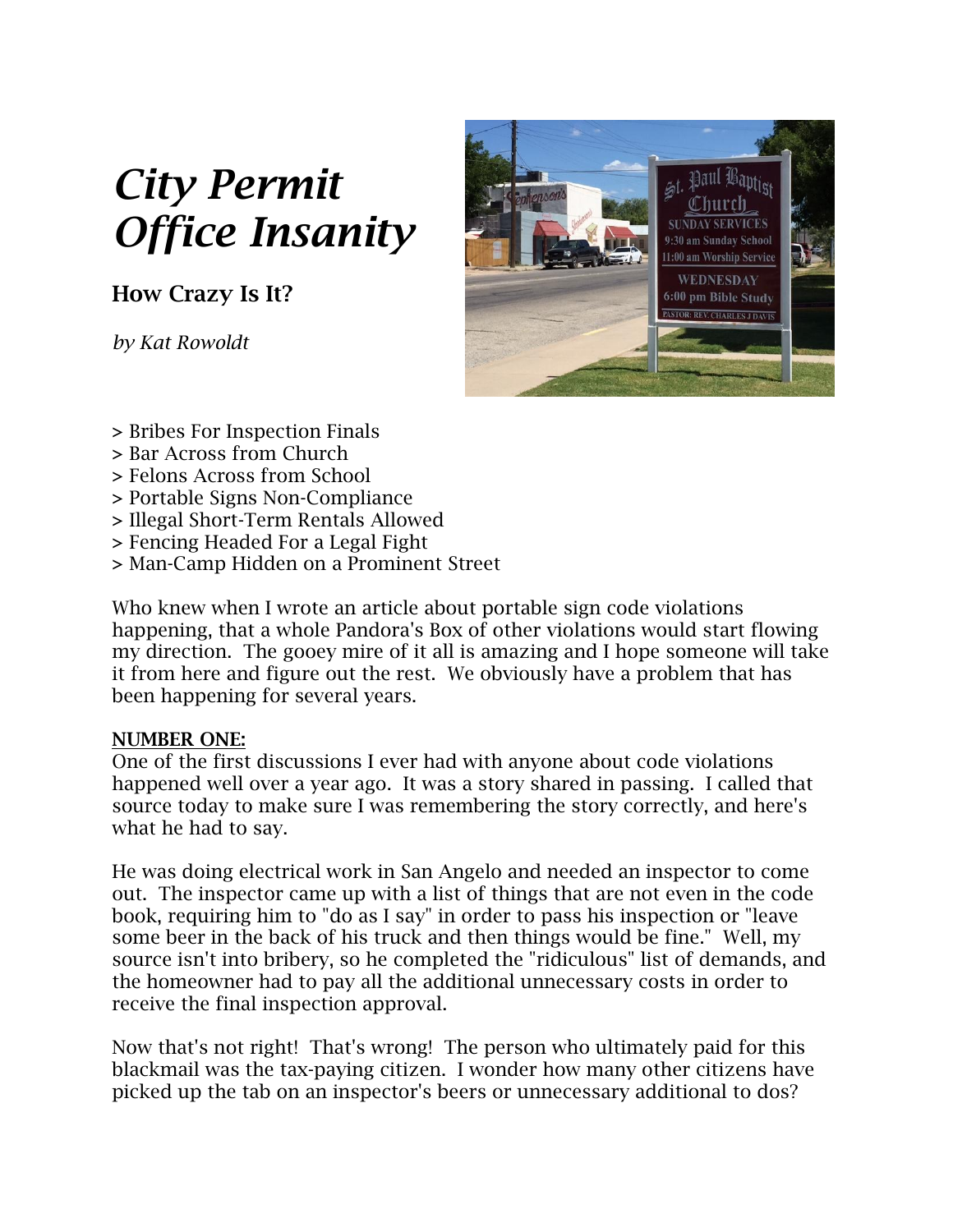#### **NUMBER TWO:**

I was attending the City Council meeting that was SRO (standing room only) because of the Short-Term Rental issue, when Pastor Craig Meyers came up and spoke during the Public Comment segment. He ends up sharing a story about a bar that happens to be across the street from one of San Angelo's churches. It's the only church in the city that has a bar across from it, just fifty feet away. The city statue requires three hundred feet from a school or church in order to sell alcohol, but this property falls into a "grandfathered" situation - maybe! Maybe - because the City could not answer the question on how long it had actually been closed before it opened again with a new name.

What was once known as Eva's Bar on Martin Luther King Blvd. closed after a woman was murdered there. It remained closed until just recently. It has now reopened as Friends Neighborhood Pub. The question that needs to be addressed is, how long was it closed? If it has been more than twelve months, then the grandfathering right to operate a bar across from this church may have expired.

Pastor Meyers introduced to the Council Rev. Charles J David, the new Pastor for St. Paul Baptist Church, the church in the compromised location. He came to the podium and introduced himself to the Council. He described the problems that his parishioners are having with the patrons of the bar, including parking in the handicap designated spots. From what was said at the Council meeting, apparently Friends Neighborhood Pub approached the City as being "a game room." As Pastor Davis says, "I've never seen a game room named Friendly Pub. The word pub is nothing but another word for bar. If you go to Ireland, they say pub. If you go to England, they say pub. Pub means bar." This must be one of the reasons given as to why it was allowed to reopen. It's a game room!

Speaking with Pastor Craig Meyers in a follow up phone call, he commented that they have people at the City doing research to discover how long the property was closed. Shouldn't the City have known this before allowing the reissuing of a permit to operate as a bar since it is only fifty feet from a church? That should not be something that they are researching now - after the fact but should have been checked into before it was allowed to re-open. If it does fall within the grace period to remain a bar due to grandfathering - so-be-it. But the City Permitting office should have crossed its t's and dotted its i's before someone comes asking why!

To help the city out, it appears the woman was shot and killed the first Sunday in February 2015. That information is thanks to an article about the murder that San Angelo LIVE did and can easily be Googled. The question becomes, when did they permit Friends Neighborhood Pub to reopen?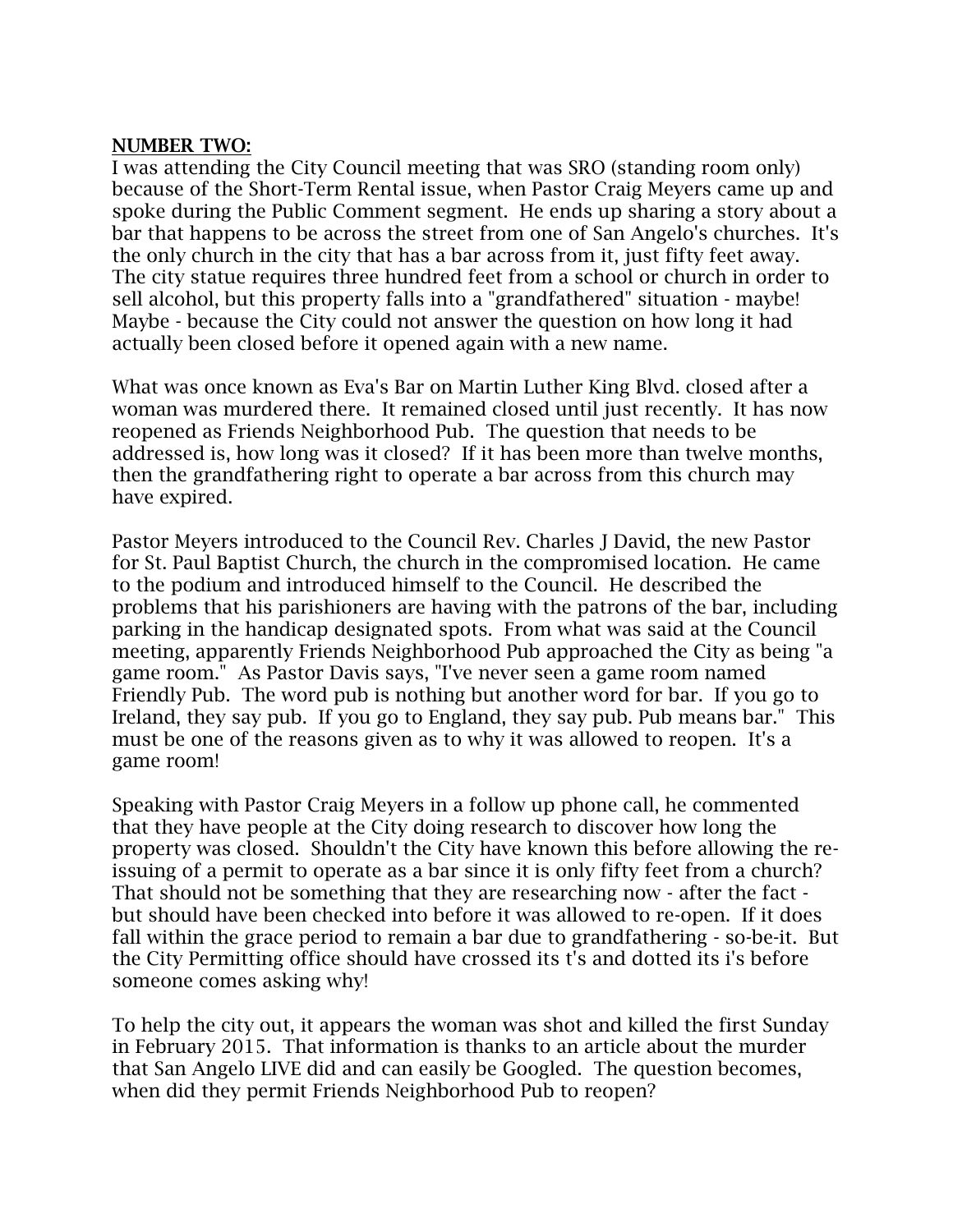#### **NUMBER THREE:**

That reminds me of another "backwards thing" that I happened to catch reading the agenda for a City Council meeting last year. It was January 2nd, 2015, a Friday afternoon when the agenda had just been posted for that coming Tuesday meeting.

The agenda item read:

10. First Public Hearing and consideration of introduction of an Ordinance amending Chapter 12, Exhibit "A" (Zoning Ordinance) of the Code of Ordinances, City of San Angelo

#### **SU 14-06: ADACCV**

AN ORDINANCE AMENDING CHAPTER 12, EXHIBIT "A" OF THE CODE OF ORDINANCES, CITY OF SAN ANGELO, TEXAS, WHICH SAID EXHIBIT "A" OF CHAPTER 12 ADOPTS ZONING REGULATIONS, USE DISTRICTS AND A ZONING MAP, IN ACCORDANCE WITH A COMPREHENSIVE PLAN, BY CHANGING THE ZONING AND CLASSIFICATION OF THE FOLLOWING PROPERTY, TO WIT: **3553 Houston Harte Expressway, located approximately 470 feet northeast of the intersection of TLC Way and Glenna Street, more specifically occupying the Houston-Harte Commercial Park, Section 2, Block 2, Lot 5A, being 3.5 acres, in western San Angelo, a request for approval of a Special Use to specifically allow residential treatment to any persons on parole from federal, state or county jails or prisons in an existing Alcohol and Drug Recovery Facility, as defined in Section 419.7 of the Zoning Ordinance, in a General Commercial (CG) Zone District**; PROVIDING FOR SEVERABILITY AND PROVIDING A PENALTY (Presentation by Planning Manager Rebeca Guerra)

### I quickly shot an email over to Rebeca Guerra asking*: Is this even legal next door to an elementary campus with 700 students? I have no clue - just asking.*

That Tuesday at City Council I heard the presentation. It was a lovely addition to their facility that fronts on Houston Harte Freeway. But it did not feel right at all. The current facility was 350 feet away from the school, and they were wanting to change the variance to 250 feet with the addition.

What I discovered in my phone conversation with Ms. Guerra was they already were treating parolees at the facility. My team began doing a little research and quickly discovered that State Law requires a minimum of 500 feet setback from a school. There was no way based on state law that they could request a variance for 250 feet, and that they would have to cease treating parolees at the current location. We emailed the documentation from the State to Ms. Guerra, and amazingly it was never put back on the agenda for a second hearing.

Today - they are building a wonderful facility out by Roy Robb Adjudication Center and will now be in compliance. If the addition had gone through, due to lack of research on the City Permitting Department's part, both TLCA and also the ADACCV could have possibly lost various types of funding for their programs because they would be out of compliance with state law and that could have put them in a lot of financial hurt. Why did it take a CITIZEN who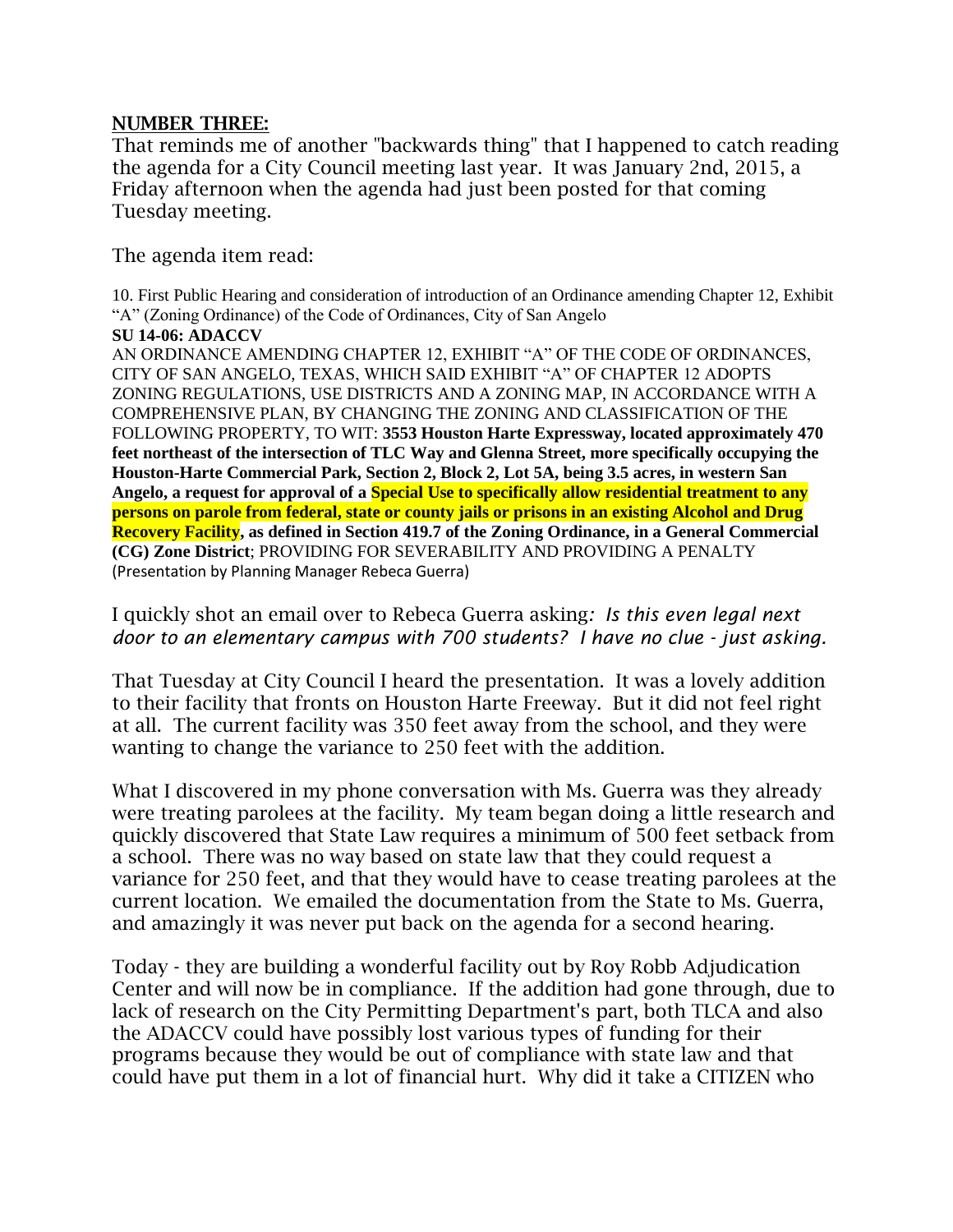was paying attention, regularly attending City Council meetings, to stop this error?

## **NUMBER FOUR:**

About five weeks ago, I sent out a Kat Notes talking about the portable sign issue. One of the aspects that was pointed out in the article that is not in compliance, is the fact that the portable signs do not have a notice on them large enough to read from the street with the expiration date of that permit for that particular sign. Still to date - they do not. Why create an ordinance, spend hours discussing the pros and cons of the issue in City Council, if the ordinance is not going to be monitored and complied with as ruled?

We can add to this list the big question as to why Code Compliance did nothing about the Vote Liz signs that were all over town. If they had written it up, what would the fine be? Do people simply not comply because there is no penalty worth making sure they do? In talking with one business owner, maybe it's selective enforcement. When they used a portable sign to promote something, they distinctly remember getting the decal that went on the sign that showed its expiration date. Maybe just 'some' sign companies comply! But isn't that unfair if not everyone follows and adheres to the same rules?

# **NUMBER FIVE:**

As I mentioned, City Council was a packed house due to the Short-Term Rentals (STR) ordinance that was on the agenda. Thirty-eight people spoke up and expressed their opinion on the subject - both pro and con. People are very passionate about it - regardless of which side of the argument they're on. Once again a fact was staring us straight in the face. The planning department and permit/inspections has not been doing its job. Over and over again we heard people come to the podium and share the fact that they have been operating an STR.

Based on the current city ordinances, STR's are illegal in San Angelo. Apparently we have eight or nine that have registered with the City and pay their Hotel Occupancy Tax (HOT). How/Why is the City collecting taxes on something that is illegal in our city? Why is Code Enforcement not shutting them down and following the city ordinance? There seems to be a real spirit of "justifying" some things, riding hard on other things, and totally ignoring code when it's more convenient.

This will be an interesting aspect to follow. Now that the proposed ordinance failed, STR's are still illegal. Will the City move to shut them down? Will the City still collect HOT taxes on them instead?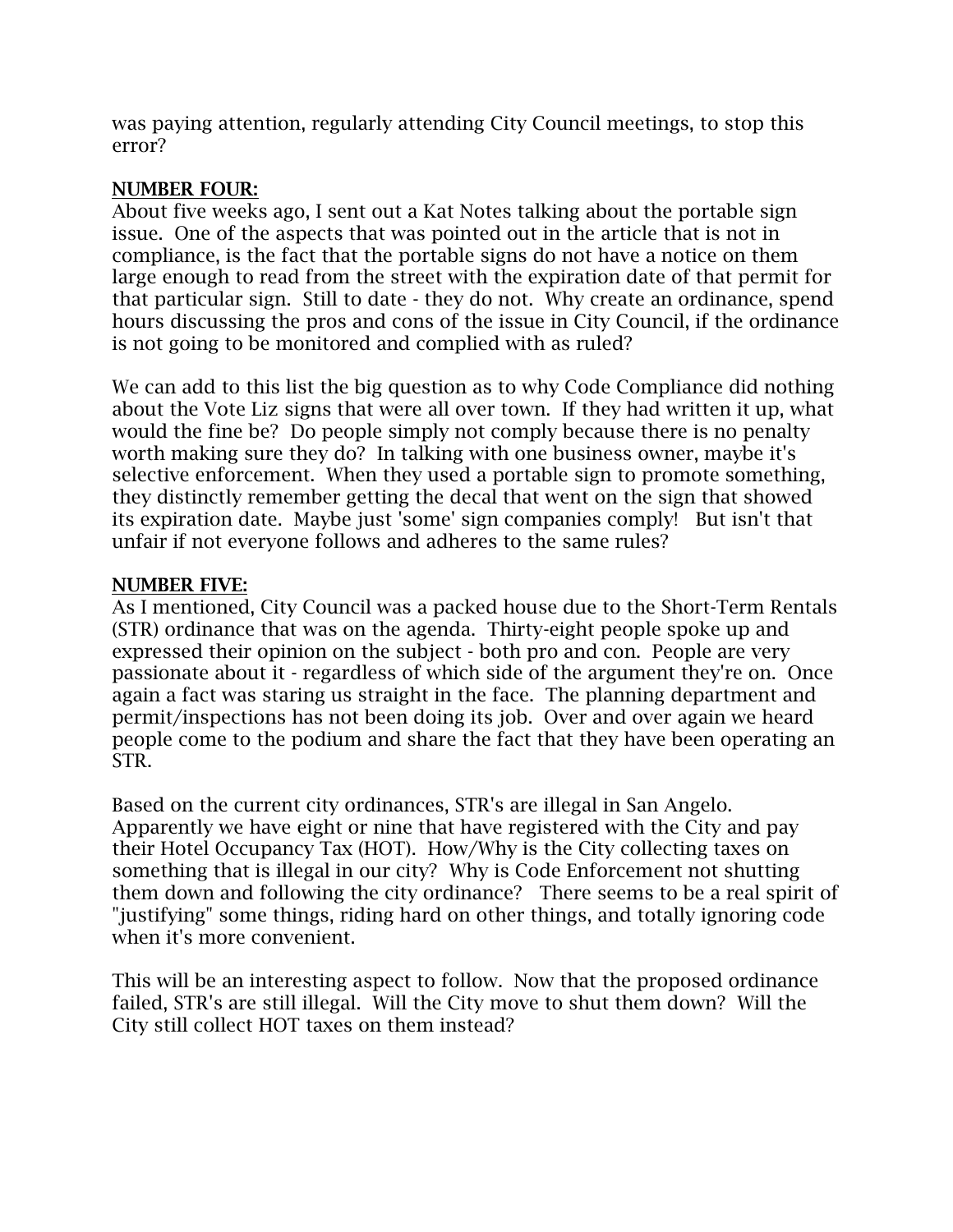#### **NUMBER SIX:**

It had been a long while since I had attended a ZBA meeting, but I was in town and had time in July and decided I'd go. Interesting! I was asked what's on the agenda that brought my there, instead of understanding that media, as well as citizens, can show up for any of the board meetings. They are open meetings.

The first of six items on the agenda that day, didn't sit well with me. A



few days after the meeting, it was still bothering me. So...I got in the car and drove out to the location that was being discussed. What I found was the most attractive, area enhancing, well thought out fencing line, and beautiful signage for entrance. What was so wrong with what they have done? Everything had been to the City's specs and all was well until they came out for the final CO (certificate of occupancy). They had followed everything the city had requested.

The agenda item read:

# III. **ZBA 16-08: Darnell Construction** SMD #1 - Bill Richardson

A request for a Variance from Section 509.B.3.a of the Zoning Ordinance to allow for a 6-foot-high privacy fence to extend into the required front yard of a property in lieu of the maximum 4 feet for property located within the General Commercial (CG) Zoning District.



Interestingly, the property directly across the highway has the fencing shown to the left. In comparing the two properties - Darnell did an extended set back to allow for his long equipment to pull safely off the road when entering and having to open the gate. But, the city planning department wants Darnell to move the balance of the fence line back to the setback where the gate is located.

But notice, this fence across the road

runs the complete property line and does not allow adequate setback for their long trucks. In fact, looking at where their gate is located, it's easy to see how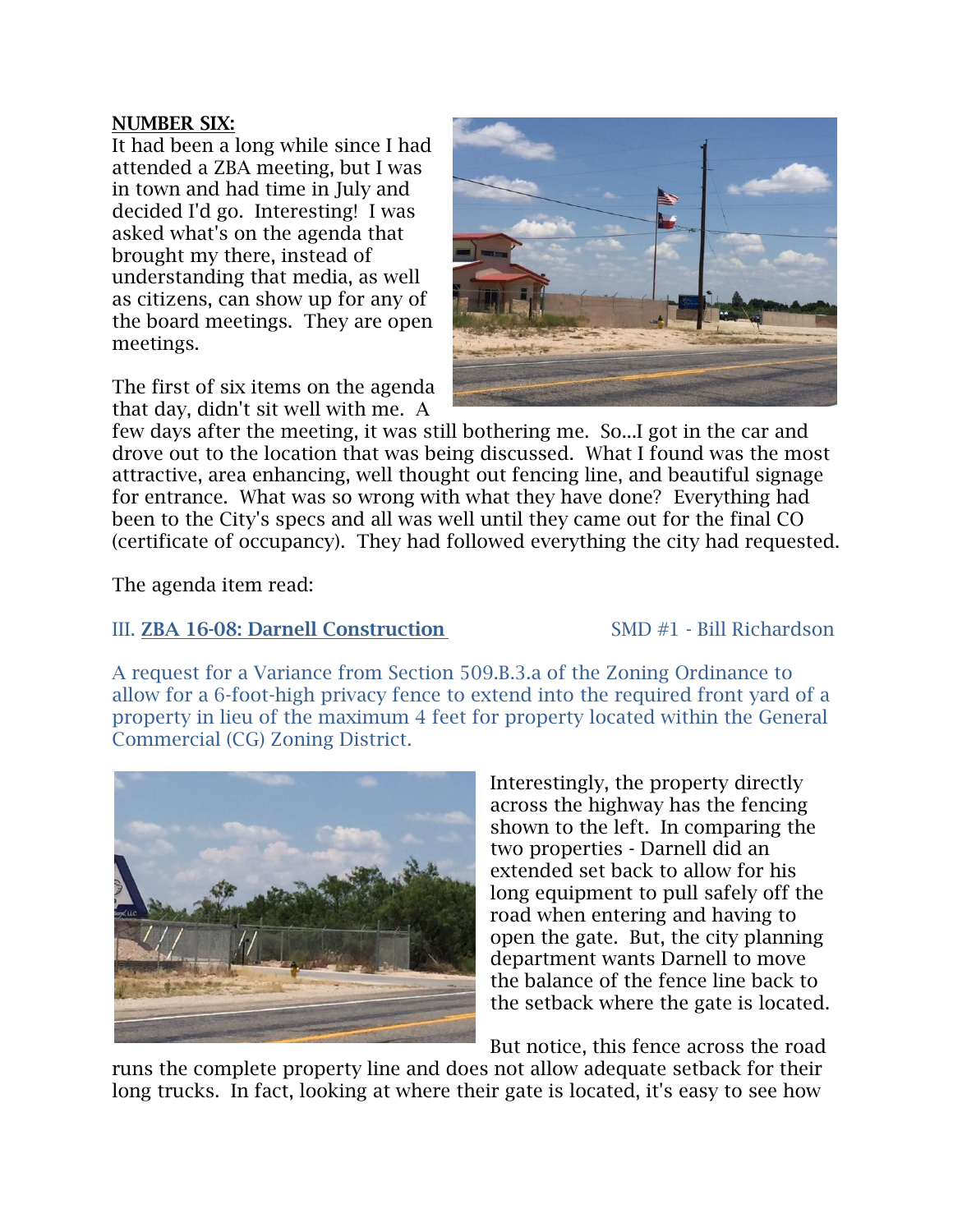their trucks could potentially extend into the highway while opening the gate, which happens to be at the end of a curve as you round the corner just past the South Entrance at Goodfellow Air Force Base.

The argument is that the two properties have different zoning. When Darnell was purchasing his property, unbeknownst to him, his property was being annexed into the city. While there seems to be lots of confusion on how all of this mess happened, it also appears that they are not being treated too kindly. That was very evident during the ZBA meeting when the Planning Department representative was virtually lecturing (and with tone of voice) the Board on how they needed to act/think about this situation and then followed the petitioning party out of the meeting to the hallway to discuss (that's a nice word) things further.

Darnell was told that he would have to lower his fence to 4 feet (which would not provide the security he needs for his equipment) or move his fence back to the fence line where the gate is situated (which means literally giving the state right of way a lot of HIS land. The ZBA board is there to review situations like this and to make the best decision possible. This should be without undue intimidation from city personnel.

The vote was a 3-3 split. It failed. So Darnell now has the opportunity to sue the City for bad/false advice as they progressed through their planning procedures, or go for rezoning that will allow his fence as it has been built. Either way, this is costing a tax payer more money to be dealing with the Permit Department over ERRORS on their part. Why did the Permit Department not recommend a simple zone change, especially given the fact of where this property is located?

### **NUMBER SEVEN:**

This one boggles my mind. I'm amazed at the creative effort of a property owner, horrified at how it ever got permitted to operate, and furious that no one spoke up and questioned this usage. Plus the audacity of the fact that it truly was/is a man-camp (during the boom) hiding in plain sight.

After having written the article on the portable sign issues, it's natural that portable signs seem to jump out at you. Such has been the case for me. Interestingly, one day it dawned on me that one sign had been catching my attention for a long time, but I always fluffed it off.

It seemed to be in such a strange location. Along Sherwood Way, in one of the busiest flows of traffic and traffic crash areas, there sits a portable sign advertising apartments. There are NO apartments in the immediate area. I thought it was so strange that the sign was placed there. I even wondered if somehow it was promoting one of the hotels around the corner for long-term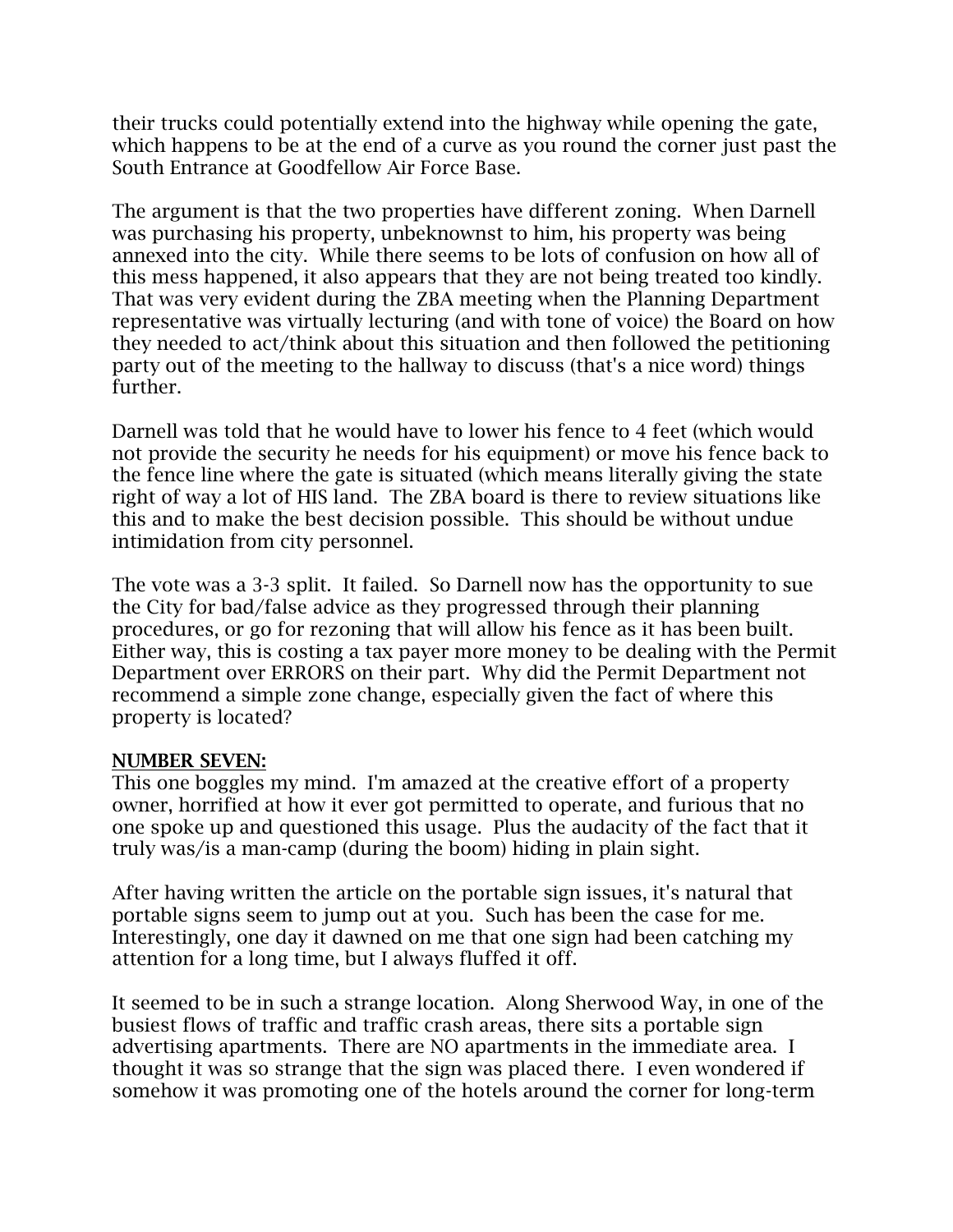stays. So...I got in my car and purposefully drove over to the property to check out what it was promoting and where these apartments were located.

It's amazing what you can discover sometimes. The metal box to the left of the sign in the picture is a mailbox for the property I was driving through. It had thirty something mailboxes. I turned around - I could not see that many businesses on the property.

This is where Ricardo's used to be back in the 70's, and then another restaurant after that. A few years ago it was torn down and a three building



strip center was built to go on that same property. Today the first building is Credit World, with a second building that is Tire World. Then the third building has appeared to be vacant for all these years. No retail ever moved into it.



But wait...there are a few cars back there. I drove back to the third building and could not believe my eyes. How deceptive can someone be? The name on the building is Red Arroyo Inn.

There is no question that this property was built for retail shopping. But what do you do with new property when you can't fill it with retail stores? Well...you look and see what the area is screaming for at the time and try to convert it

to fill that need. Who wants expensive retail buildings sitting empty. No one! So while we were having fun in City Council putting a stop to man-camps, one person found a way to "hide" one in plain sight.

As I drove around the third building, I discovered where those mysterious apartments were. If you look closely behind the beautiful retail windows that face the street, you'll see about an eight foot setback and another wall inside with numerous doors. The doors are numbered 1 through 22. Hiding in this third building are 22 units that today are being promoted as executive apartments. I have never in my life seen an apartment or a motel room that has zero windows. Is that legal?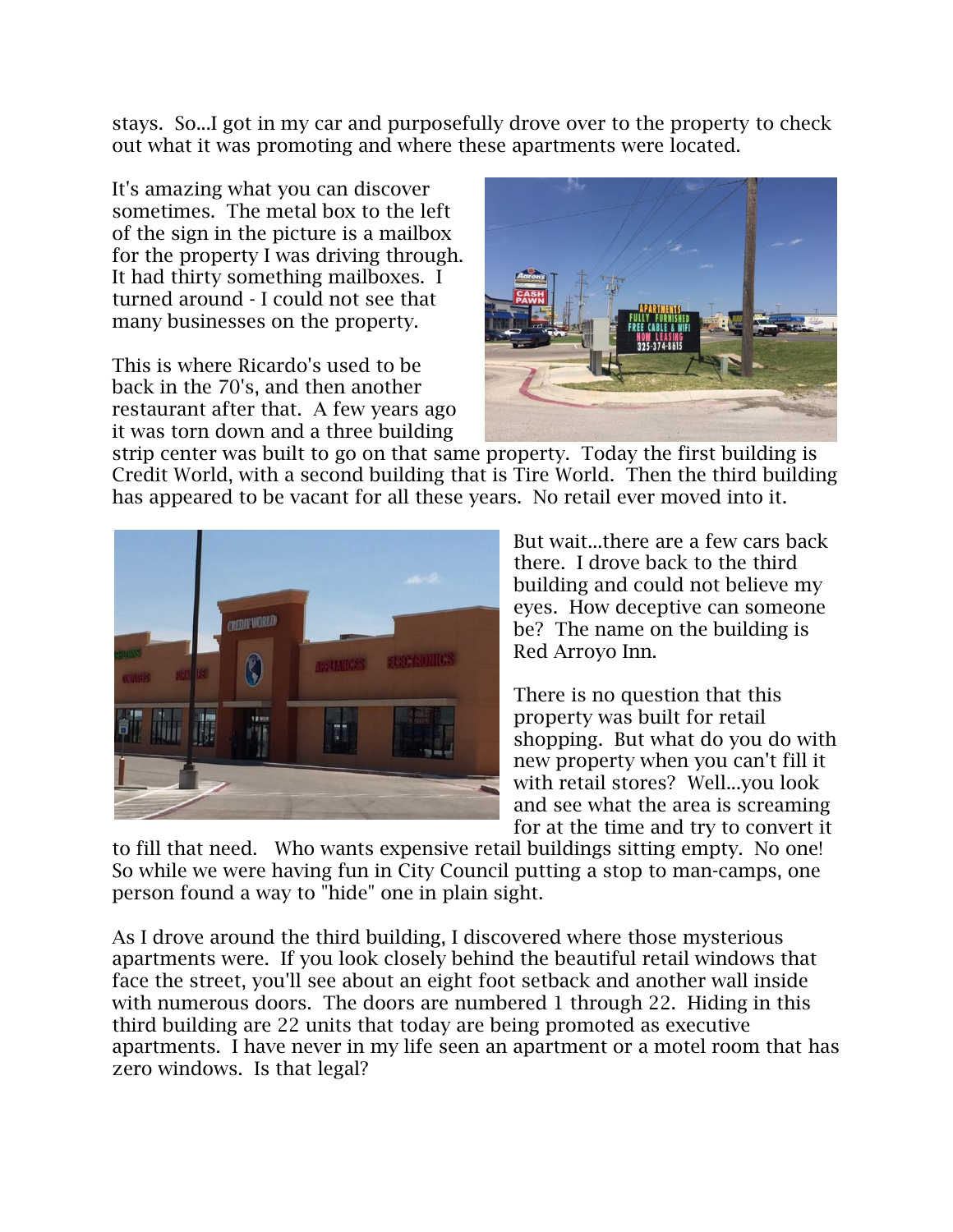Upon returning to my desk, I Googled the property and found newspaper articles and other information on the property. Red Arroyo Inn has been in operation, it appears, since 2014. It came online just as the oil boom bubble burst. Their dreams of \$200+/night, full occupancy, must have died quickly.

In speaking with Rebeca Guerra, with the City Planning Department, Red Arroyo Inn was granted a permit as a hotel, which fit inside the allowable zoning on the property. Apparently, someone else must have discovered this little creative property and reported it to the City. I was informed that this property is an "open case" at the moment.

I next inquired of Guerra, if it's a hotel, is it paying the HOT taxes? She informed me that the folks at the property are not operating it as hotel, but as apartments. Well, apartments are not allowed in the zoning this is sitting in. I questioned her on the building codes, fire codes, etc. The building was designed for retail, how is it passing inspection as residential?

I was told that the Planning Department is discussing with the property folks what is required by code to bring it up to apartment standards and are awaiting more



If you look carefully through the glass windows, you will see a door with the number 5 on it set back about 8 feet.

information at this time. Interesting! The property is not zoned for apartments. Is the permit department going to allow this violation to stand? Simply upgrade the units to pass apartment inspection in a non-zoned apartment area! The building is designed for retail! Does this mean citizens can simply do what they want with a property and then the city will work to make it okay? Seems odd. How does something like this "creativity" get a CO? Didn't anyone question it?

What a never-ending nightmare I have found - and it all points back to the planning department and permit/inspections. The discussion at City Council in regard to the STRs was the fact that we do not have the manpower to enforce the codes on the books now - how can we expect anything better when we keep adding more codes.

Do we have a problem with inspectors who are profiting on the side? How can so many things, so many different types of things, be happening all in one department? The former department head, Patrick Howard, left a year ago. There is a new man at the helm. The question becomes, is he willing to do what is necessary to "right" this department. Needless to say, he's got a lot of work to do to correct things.